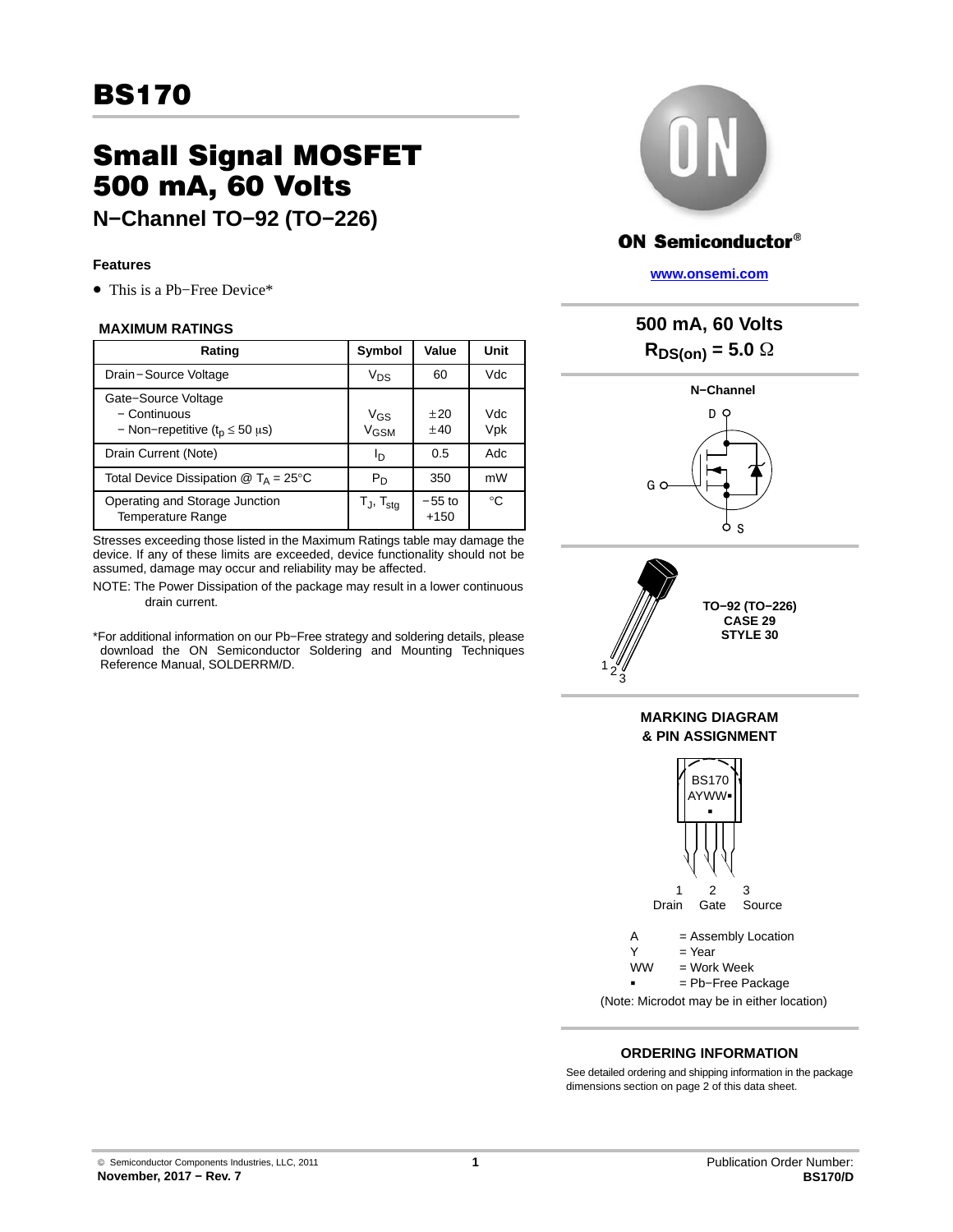## **BS170**

<span id="page-1-0"></span>

| <b>ELECTRICAL CHARACTERISTICS</b> ( $T_A = 25^\circ$ C unless otherwise noted) |  |
|--------------------------------------------------------------------------------|--|
|--------------------------------------------------------------------------------|--|

| <b>Characteristic</b>                                                      | Symbol        | Min | Typ                      | Max | Unit  |
|----------------------------------------------------------------------------|---------------|-----|--------------------------|-----|-------|
| <b>OFF CHARACTERISTICS</b>                                                 |               |     |                          |     |       |
| <b>Gate Reverse Current</b><br>$(V_{GS} = 15$ Vdc, $V_{DS} = 0$ )          | <b>I</b> GSS  |     | 0.01                     | 10  | nAdc  |
| Drain-Source Breakdown Voltage<br>$(V_{GS} = 0, I_D = 100 \mu A d c)$      | $V_{(BR)DSS}$ | 60  | 90                       |     | Vdc   |
| <b>ON CHARACTERISTICS (Note 1)</b>                                         |               |     |                          |     |       |
| Gate Threshold Voltage<br>$(V_{DS} = V_{GS}, I_D = 1.0$ mAdc)              | $V_{GS(Th)}$  | 0.8 | 2.0                      | 3.0 | Vdc   |
| Static Drain-Source On Resistance<br>$(V_{GS} = 10$ Vdc, $I_D = 200$ mAdc) | $r_{DS(on)}$  |     | 1.8                      | 5.0 | Ω     |
| <b>Drain Cutoff Current</b><br>$(V_{DS} = 25$ Vdc, $V_{GS} = 0$ Vdc)       | $I_{D(off)}$  |     | $\overline{\phantom{0}}$ | 0.5 | μA    |
| <b>Forward Transconductance</b><br>$(V_{DS} = 10$ Vdc, $I_D = 250$ mAdc)   | $g_{fs}$      |     | 200                      |     | mmhos |
| <b>SMALL-SIGNAL CHARACTERISTICS</b>                                        |               |     |                          |     |       |
| Input Capacitance<br>$(V_{DS} = 10$ Vdc, $V_{GS} = 0$ , f = 1.0 MHz)       | $C_{iss}$     |     |                          | 60  | pF    |
| <b>SWITCHING CHARACTERISTICS</b>                                           |               |     |                          |     |       |
| Turn-On Time<br>$(I_D = 0.2$ Adc) See Figure 1                             | $t_{on}$      |     | 4.0                      | 10  | ns    |
| Turn-Off Time<br>$(I_D = 0.2$ Adc) See Figure 1                            | $t_{off}$     |     | 4.0                      | 10  | ns    |

Product parametric performance is indicated in the Electrical Characteristics for the listed test conditions, unless otherwise noted. Product performance may not be indicated by the Electrical Characteristics if operated under different conditions.

1. Pulse Test: Pulse Width  $\leq 300$  µs, Duty Cycle  $\leq 2.0\%$ .

#### **ORDERING INFORMATION**

| <b>Device</b> | Package                     | Shipping <sup>†</sup> |
|---------------|-----------------------------|-----------------------|
| <b>BS170</b>  | TO-92 (TO-226)<br>(Pb-Free) | 1000 Unit/Tube        |
| BS170RLRAG    | TO-92 (TO-226)<br>(Pb-Free) | 2000 Tape & Reel      |

†For information on tape and reel specifications, including part orientation and tape sizes, please refer to our Tape and Reel Packaging Specifications Brochure, BRD8011/D.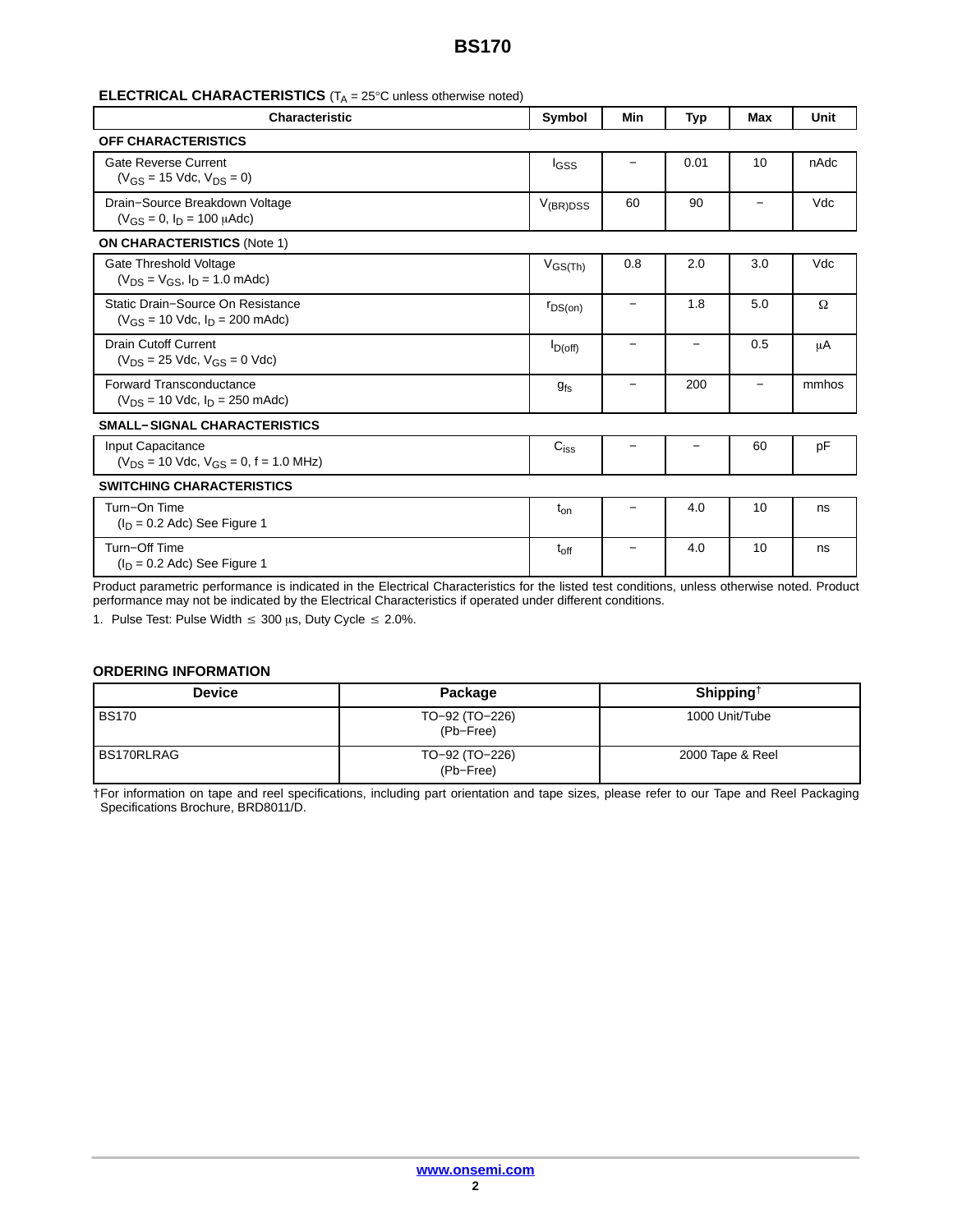## **BS170**

## **RESISTIVE SWITCHING**





**Figure 2. Switching Waveforms**







**Drain−To−Source Voltage**